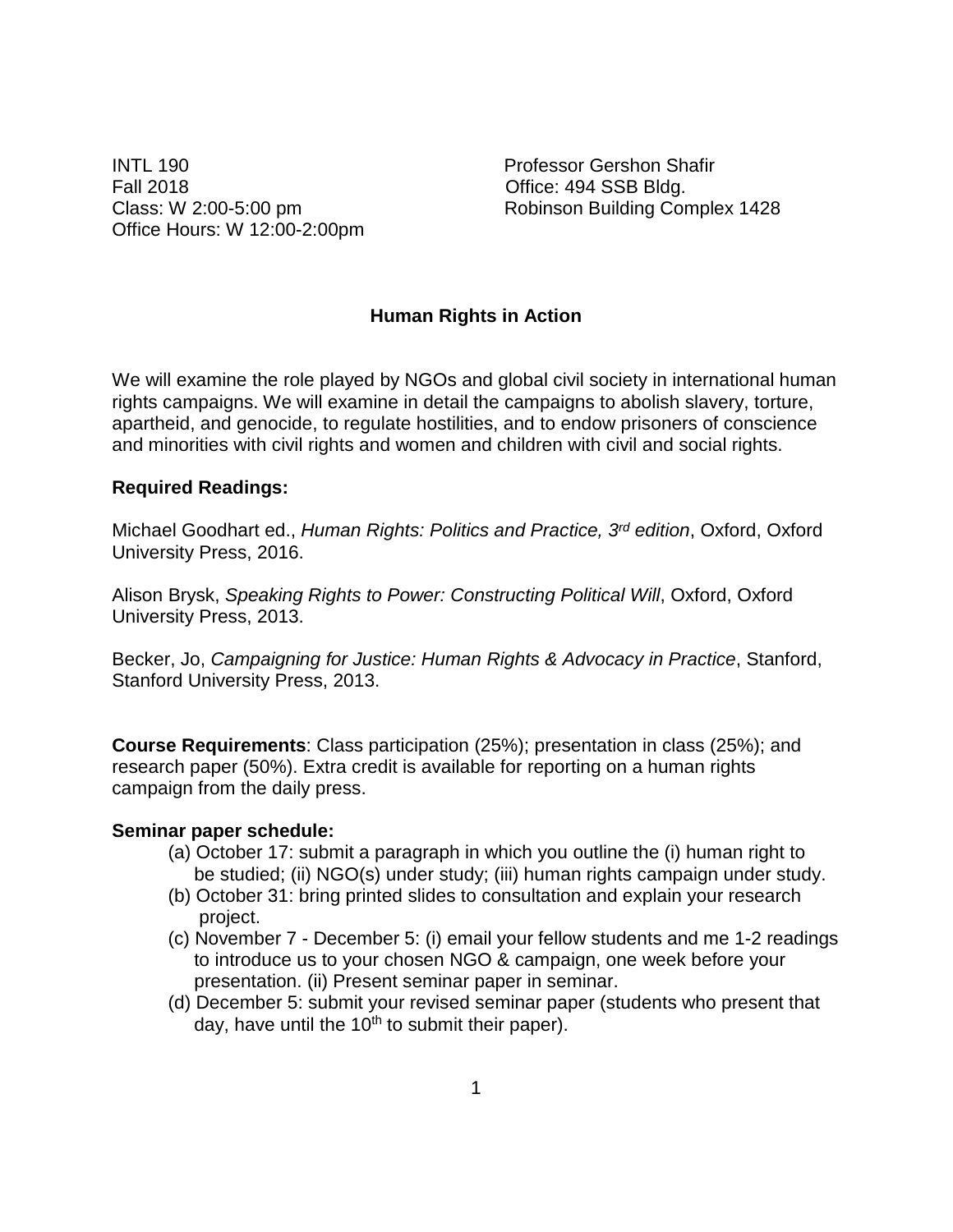# **2**

#### **Resources:**

Andrew Clapham, *Human Rights: A Very Short Introduction*, Oxford, Oxford University Press, 2007.

<https://www.ohchr.org/EN/pages/home.aspx>The website of the UN Office of the High Commissioner of Human Rights provides access to all UN human rights treaties (instruments) as well as the texts of all treaty monitoring committee reports.

Kabasakal Arat, Zehra F., *Human Rights Worldwide: A Reference Handbook*, Santa Barbara, Calif., ABC-CLIO, 2006. Lists major human rights organizations and research and data sources.

### **Class Meetings:**

### **October 3: Introduction: Origins, Institutions, Critiques**

Michael Goodhart, "Introduction: Human Rights in Politics and Practice," in Goodhart, pp.1-8.

Anthony J. Langois, "Normative and Theoretical Foundations of Human Rights," in Goodhart, pp.11-27.

Rhana K.M. Smith, "Human Rights in International Law," in Goodhart, pp.60-76.

Sonia Cardenas, "Human Rights in Comparative Politics," in Goodhart, pp.77-92.

Brysk, "Introduction: Rhetoric for Rights," pp.1-14.

Brysk, "Speaking Rights," pp.15-40.

## **October 10: Prisoners of Conscience, Global Civil Society, NGOs**

Marlies Glasius & Doutje Lettinga, "Global Civil Society and Human Rights," in Goodhart, pp.147-162.

William F. Schultz, "Torture," in Goodhart, pp.255-272.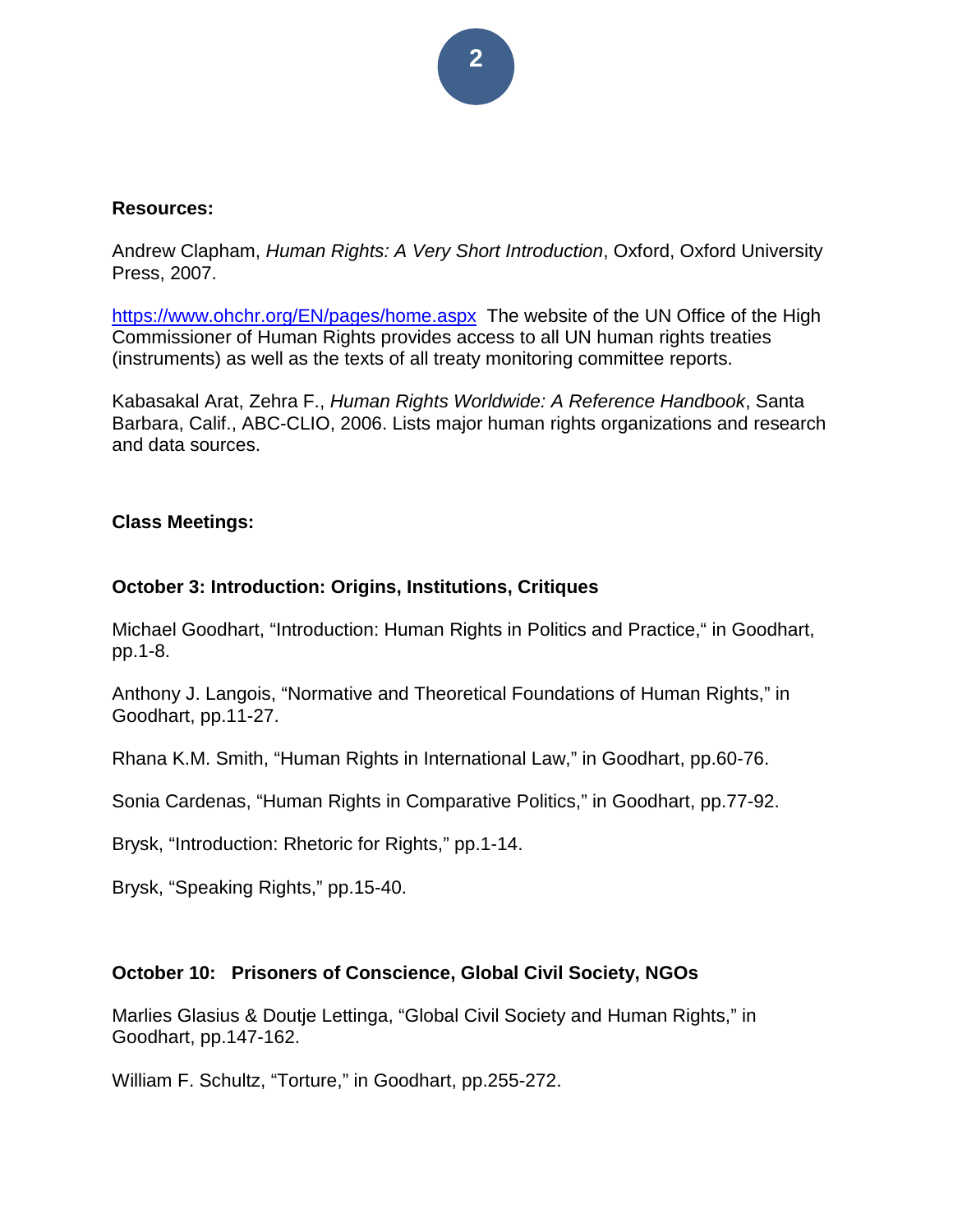# **3**

Scott Strauss, "Genocide and Human Rights," in Goodhart, pp.351-369.

Brysk, "Historical Repertoires: Attention Must be Paid," pp.41-54.

Brysk, "Voices: Heroes, Martyrs, Witnesses, and Experts," pp.55-77.

Brysk, "Audiences: Constructing Cosmopolitans," pp.163-196.

### **October 17: Trafficking, Women and Children's Rights**

Brooke Ackerly, "Feminist and Activist Approaches to Human Rights," in Goodhart, pp.28-43.

Andrea M. Bertone, "Human Trafficking," in Goodhart, pp. 273-290.

Vanessa Pupavac, "Children's Human Rights Advocacy," in Goodhart, pp.291-310.

Becker, "Campaigning to Stop the Use of Child Soldiers," pp.11-31

Becker, "Organizing for Decent Work for Domestic Workers: The ILO Convention," pp. 32-55.

Brysk, "The Message Matters: Framing the Claims," pp.78-106.

Brysk, "Plotting Rights: The Power of Performance," pp.107-131.

#### **October 24**: **Media & Lessons**

Becker, "Using New Technologies in the Campaign to Free Tibet: The 2008 Beijing Olympics," pp.177-196.

Becker, "Abolishing Sentences of Life without Parole for Juvenile Offenders," pp.222-244.

Brysk, "Mobilizing Media: Is There an App for That?" pp.132-162.

Brysk, "Constructing Political Will: Another World is Possible," pp.197-212.

Becker, "Lessons for the Future," pp.245-259.